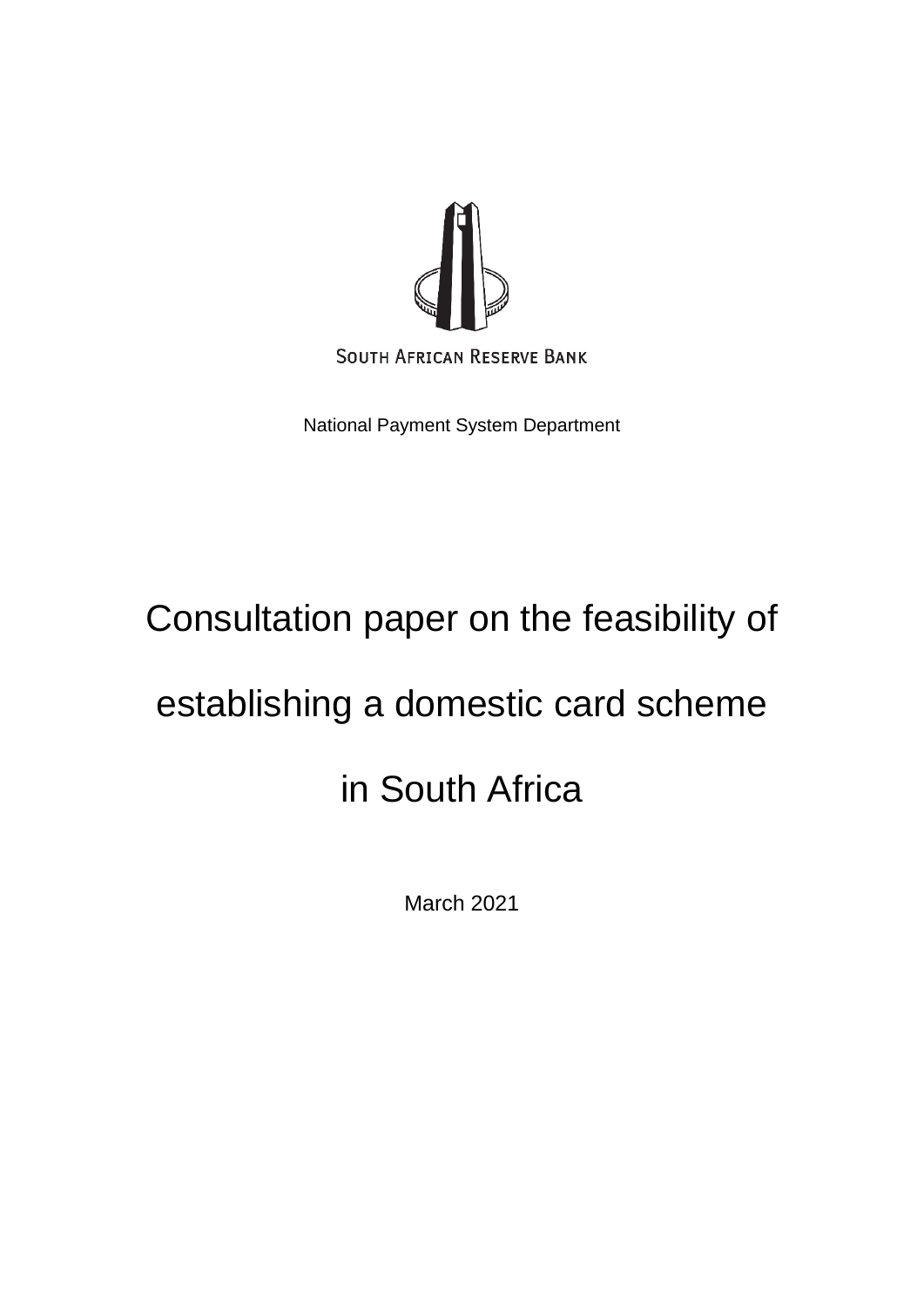## **Contents**

| 2. |                                                                                |  |
|----|--------------------------------------------------------------------------------|--|
| 3. |                                                                                |  |
| 4. |                                                                                |  |
| 5. |                                                                                |  |
| 6. | Card payment transaction flow in a three-party scheme and associated fees 6    |  |
|    | 7. Card payment transaction flow in a four-party scheme and associated fees  8 |  |
| 8. |                                                                                |  |
| 9. |                                                                                |  |
|    |                                                                                |  |
|    |                                                                                |  |
|    |                                                                                |  |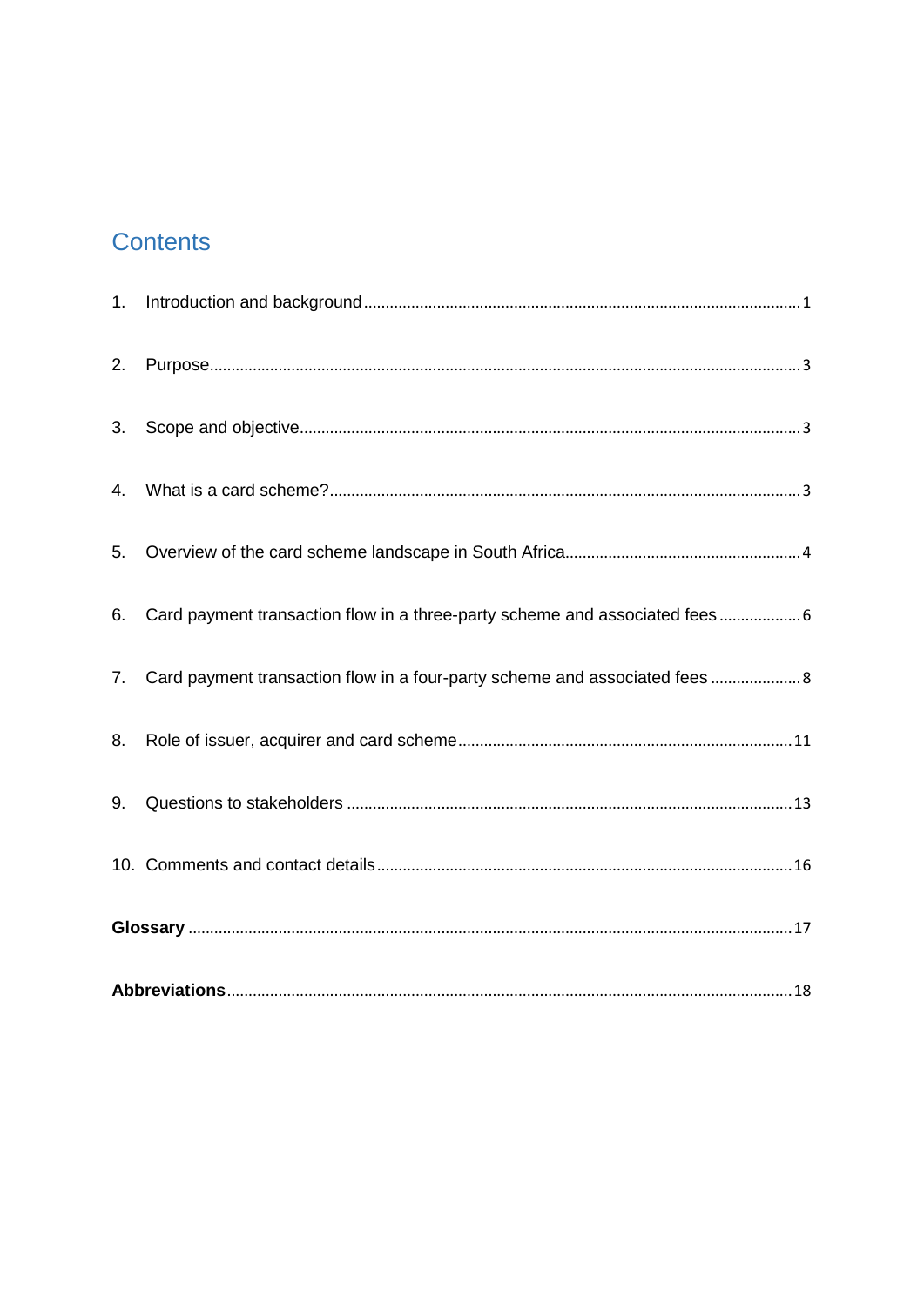## <span id="page-2-0"></span>1. Introduction and background

- 1.1 In terms of section 10(1)(c)(i) of the South African Reserve Bank Act 90 of 1989, as amended (SARB Act), the South African Reserve Bank (SARB) is required to perform such functions, implement such rules and procedures and, in general, take such steps as may be necessary to establish, conduct, monitor, regulate and supervise payment, clearing or settlement systems. Furthermore, the National Payment System Act 78 of 1998 (NPS Act) provides for the management, administration, operation, regulation and supervision of payment, clearing and settlement systems in the Republic of South Africa, and to provide for connected matters. The power to perform the functions as provided in the SARB Act and the NPS Act are performed by the National Payment System Department (NPSD) within the SARB.
- 1.2 The national payment system (NPS) encompasses the entire payment process, from payer to beneficiary, and includes settlement between banks. The process includes all the tools, systems, mechanisms, institutions, agreements, procedures, rules or laws applied or utilised to effect payment. The NPS enables the circulation of money, that is, it enables transacting parties to exchange value. The NPS further contributes to the economy and financial stability in South Africa.
- 1.3 A card scheme allows for the efficient and secure exchange of funds through the operation of networks and common standards and rules governing point-ofsale (POS), e-commerce and automated teller machine (ATM) card transactions. In South Africa, Visa and MasterCard have dominated the card scheme market. In 2019, approximately 48.8 million cards were in circulation in South Africa, and 5.6 billion transactions to the value of R2.1 trillion were processed. This is an increase in volume of 16.2% and in value of 15.6% compared to 2018. A card scheme is therefore a key component of the NPS.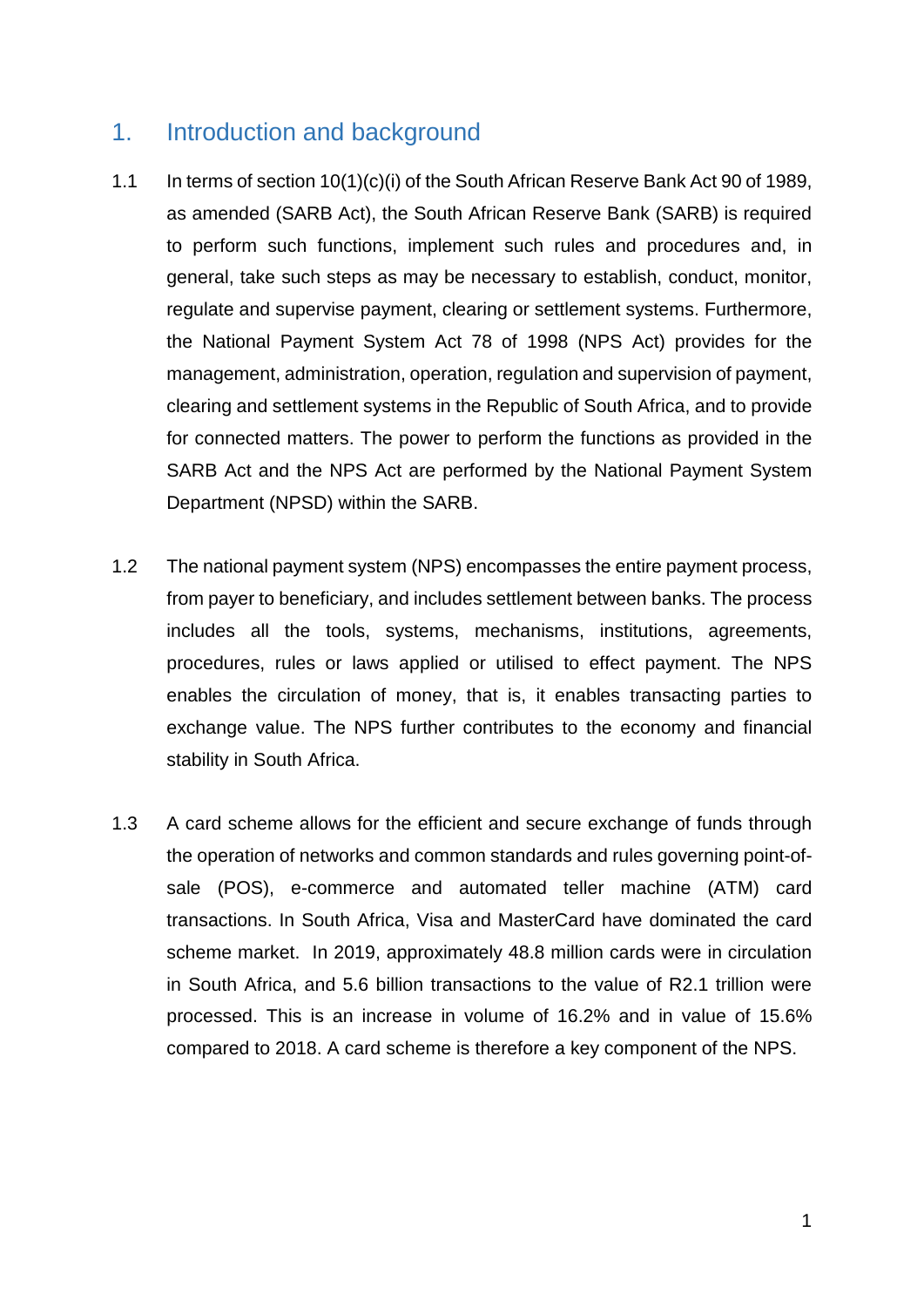- [1](#page-3-0).4 Over the years, jurisdictions<sup>1</sup> have come to realise the critical role played by card schemes, including the processing of transactions (authorisation and clearing) in the card payment ecosystem. As a result, some have established domestic card schemes to better serve their communities and manage risks in their payment systems. Specifically, domestic card schemes could be leveraged to better serve the unbanked market and increase competition within the payments landscape.
- 1.5 The 2008 Banking Enquiry Report to the Competition Commissioner by the Enquiry Panel noted that "most South Africans have no immediate need of a card that can be used overseas. This raises the question regarding the scope for developing white label or locally branded cards as cheaper alternatives to the brands of the major card schemes – especially for consumers who do not enter into global internet transactions or use cards beyond the borders of South Africa or beyond the Southern African Development Community (SADC). Expansion of such cards on a national basis has intuitive appeal, especially given the successful national white label schemes developed in the past in countries such as Norway".
- 1.6 The 'Consultation paper on the processing of payments in South Africa'*,[2](#page-3-1)* published by the SARB in November 2018, addressed concerns related to the offshore processing of domestic transactions by card schemes. The recommendations included the establishment of a domestic scheme or white label card*.* In order to adequately protect domestic issuing capabilities, it is crucial to holistically address the significance and contribution of card schemes to NPS objectives and strategies.
- 1.7 Accordingly, the SARB is facilitating the assessment of the feasibility of establishing a domestic card scheme. The success of a sustainable domestic card scheme would depend on the collective effort and support of card issuers

<span id="page-3-0"></span><sup>1</sup> For example, India, Russia, Turkey, Italy and Nigeria.

<span id="page-3-1"></span><sup>2</sup>https://www.resbank.co.za/content/dam/sarb/what-we-do/payments-and-settlements/regulationoversight-and-supervision/document-for-comments/Domestic%20Processing%20- %2014%20Nov%202018%20-publication.pdf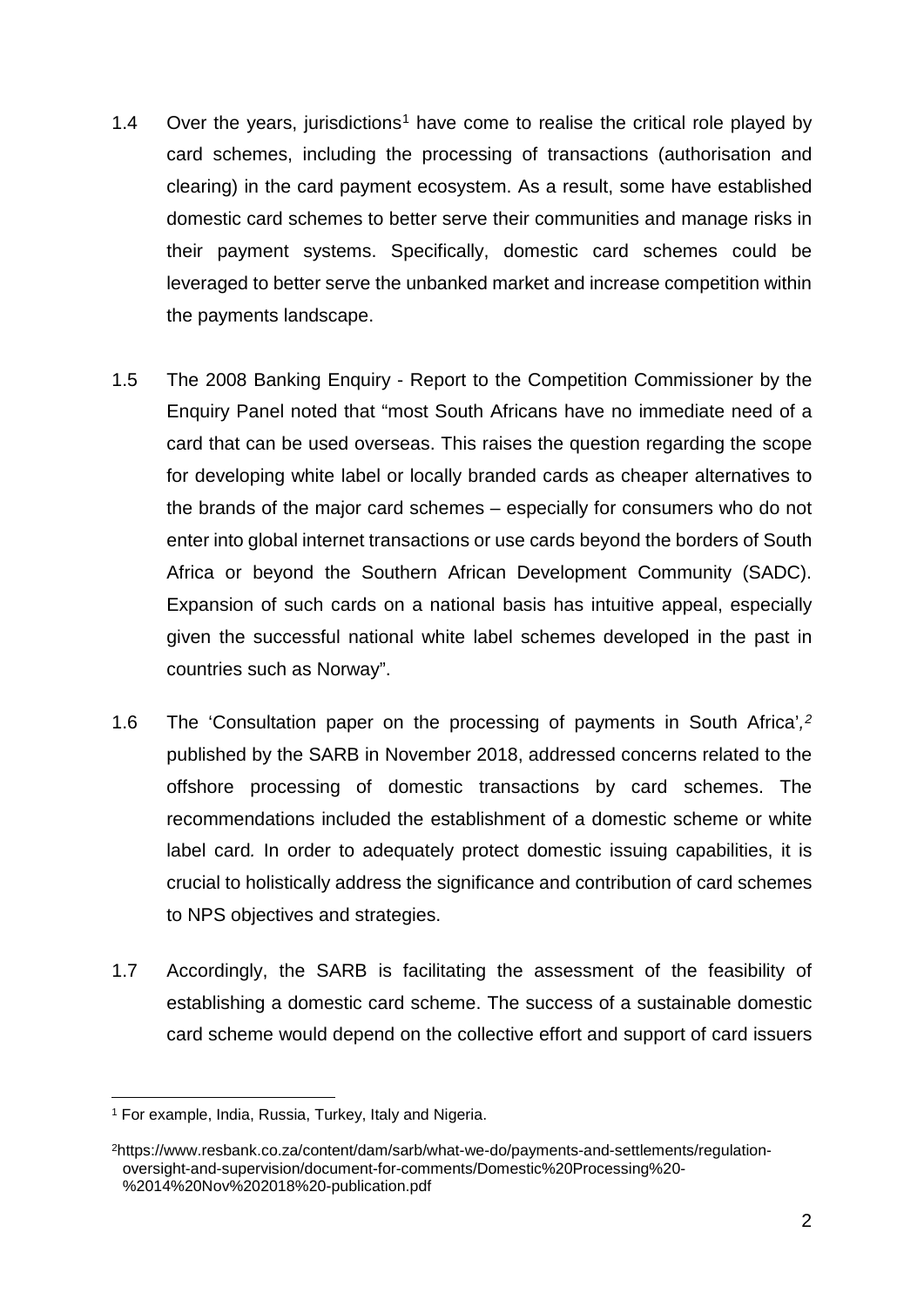(issuers), card acquirers (acquirers), retailers, consumers, regulators, policymakers, government departments, government agencies, financial technology companies (fintechs) and other interested parties.

### <span id="page-4-0"></span>2. Purpose

2.1 The purpose of this consultation paper is to obtain opinions, views and suggestions on the feasibility of establishing a domestic card scheme and to request stakeholders to complete a questionnaire in this regard.

## <span id="page-4-1"></span>3. Scope and objective

- 3.1 The scope of the paper focuses on the feasibility of establishing a domestic card scheme in South Africa.
- 3.2 The broader objective is primarily to enhance the safety and efficiency of the NPS and to achieve the goals of the *National Payment System Framework and Strategy* - *Vision 2025*[3](#page-4-3) relating to financial stability and safety, competition, interoperability, financial inclusion and cost-effectiveness.

## <span id="page-4-2"></span>4. What is a card scheme?

**.** 

4.1 A card scheme entails a card payment network, to which an eligible institution may become a licensed member. [4](#page-4-4) It provides brand management; establishes legal and procedural rules as well as technical and security standards; and performs regular audits for issuers and acquirers in relation to its entire card payment system network. It also licenses issuers and acquirers to use its network. The issuer contracts and provides the cardholder with a card payment instrument bearing the logo of the relevant card scheme to make payments. The acquirer contracts and enables the merchant to accept card payments from

<span id="page-4-3"></span><sup>3</sup> See the *National Payment System Framework and Strategy* – *Vision 2025,* available at [https://www.resbank.co.za/content/dam/sarb/what-we-do/payments-and](https://www.resbank.co.za/content/dam/sarb/what-we-do/payments-and-settlements/Vision%202025.pdf)[settlements/Vision%202025.pdf](https://www.resbank.co.za/content/dam/sarb/what-we-do/payments-and-settlements/Vision%202025.pdf)

<span id="page-4-4"></span><sup>4</sup> Interbank rules for card debit payment instructions and card credit payment instructions in South Africa.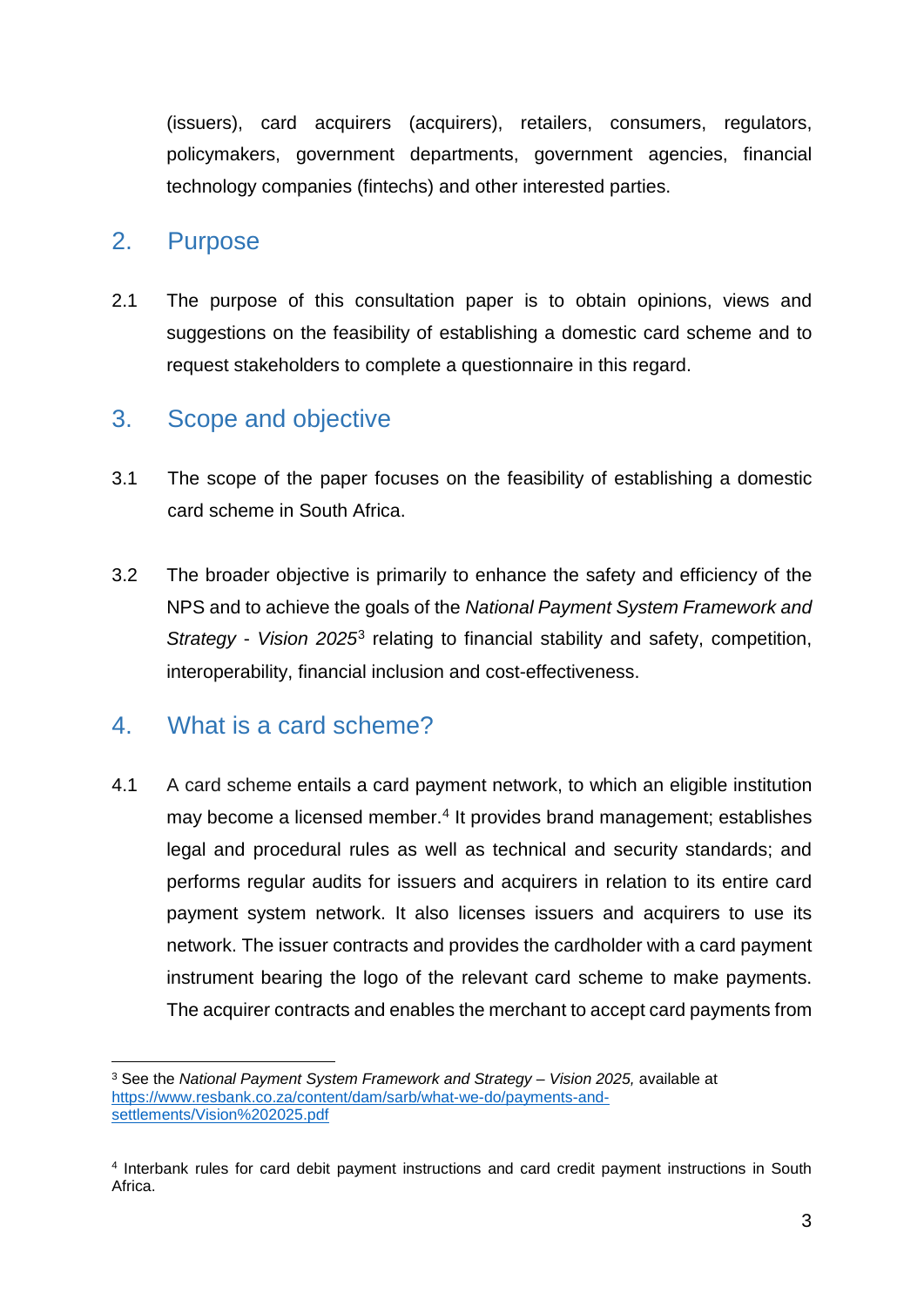the cardholder. In addition, some merchants may display the card scheme logo outside their stores, indicating to cardholders that cards associated with the relevant card scheme are accepted in the store.

- 4.2 Furthermore, the card scheme ensures that its rules and standards comply with the regulations of the country in which it operates.
- 4.3 There are two main models:
- 4.3.1 **Four-party scheme**: This is also known as an open scheme. A four-party card scheme has no direct relationship with the merchant or cardholder. It enables multiple issuers and acquirers to connect to the same card network. The issuer has a contractual relationship with the cardholder while the acquirer contracts with the merchant. For example, Visa and MasterCard are the dominant card schemes accepted by all South African merchants that accept card payments. This is attributable to the rules of the Payments Association of South Africa (PASA), which require that acquirers must be licensed with all card schemes and have a service agreement with all payment clearing house system operators (PSOs).
- 4.3.2 **Three-party scheme:** This is also known as a closed scheme. The card scheme is both the issuer and the acquirer and contracts with both the cardholder and the merchant. Examples include Diners Club and American Express.

### <span id="page-5-0"></span>5. Overview of the card scheme landscape in South Africa

- 5.1 South Africa currently has no domestic card scheme. The following international card schemes operate in South Africa:
- 5.1.1 **Visa and MasterCard**: These are four-party schemes. Both Visa and MasterCard are companies based in the United States (US). They respectively own, manage and license international retail product brands as well as an international telecommunications network and several processing centres.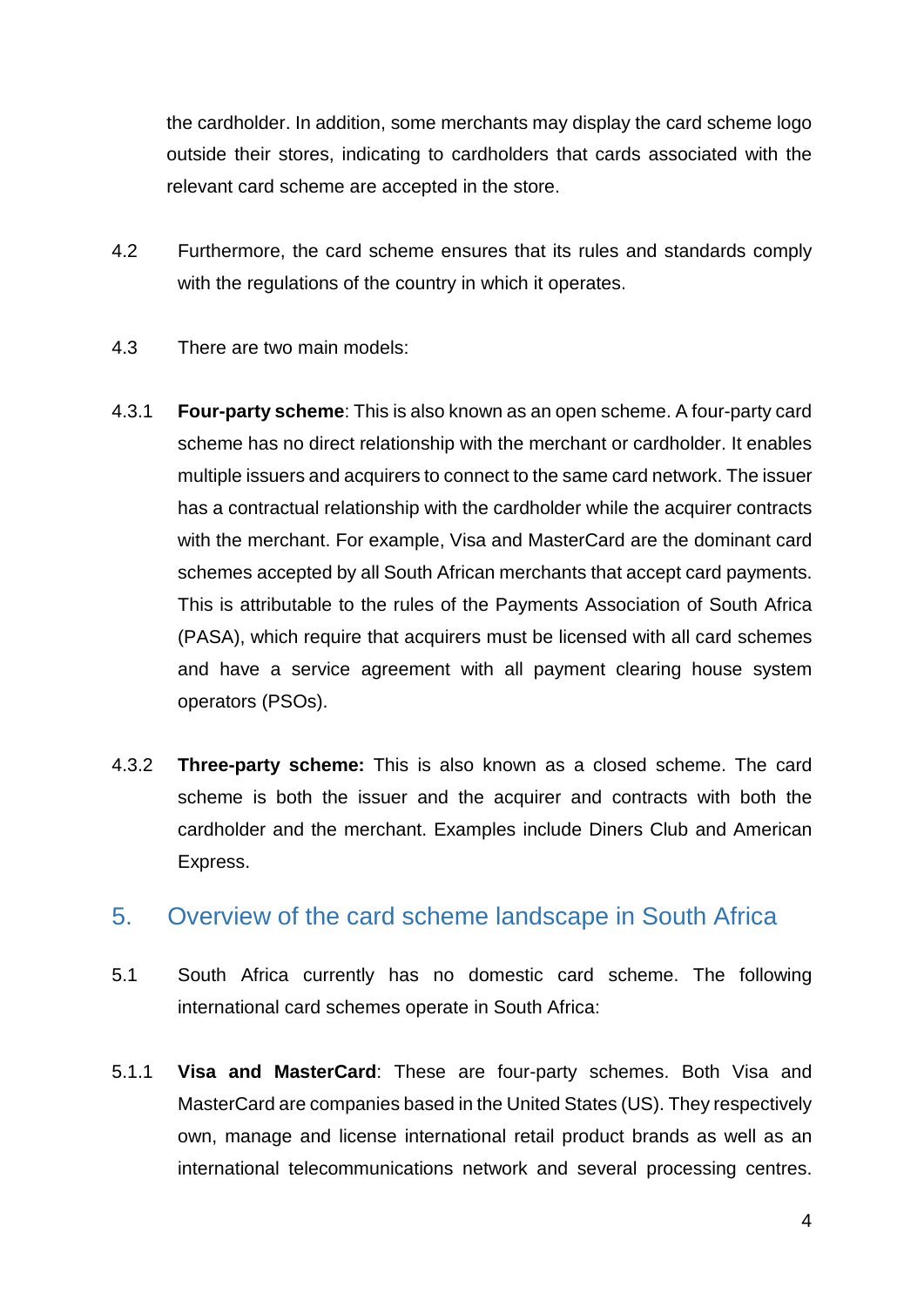MasterCard and Visa clients are primarily institutions that issue cards (i.e. credit, debit and prepaid) and/or act as acquirers for merchants that accept MasterCard and/or Visa cards. Both MasterCard and Visa grant licences to issuers and acquirers, in accordance with their respective card scheme rules and standards, to use their brands and access their networks. Issuers independently set and charge fees and interest, decide on credit and spending limits, and choose which benefits should be offered to cardholders. [5](#page-6-0) MasterCard and Visa revenue is derived primarily from fees paid by issuers and acquirers based on payments volume and services provided (such as fraud management). At a business level the card schemes manage the brand. [6](#page-6-1) They establish and maintain rules and regulations as well as manage issues such as membership, governance, technical specifications and dispute resolution. At an operational level, they provide the processing of payments (authorisation and clearing), value-added services (e.g. fraud detection), and calculate what issuers and acquirers owe each other. Issuers and acquirers receive a daily reconciliation with their final settlement position. MasterCard and Visa independently send files to the South African Multiple Option Settlement (SAMOS) system for final settlement of transactions among issuers and acquirers.

5.1.2 **Diners Club:** This is a three-party scheme. Diners Club is a US-based company. In South Africa, Diners Club operates as a wholly owned subsidiary of The Standard Bank of South Africa Limited (Standard Bank) under a franchise agreement with Diners Club International Limited. Diners Club issues and acquires Diners Club branded cards. Transactions initiated through the use of a Diners Club card may either be 'on-us' payment instructions, as part of a closed-loop business model, or cleared and settled in the payment

<span id="page-6-0"></span><sup>5</sup> Bank for International Settlements, *Payment, clearing and settlement systems in the CPSS countries*, Volume 2, November 2012.

<span id="page-6-1"></span><sup>6</sup> Reserve Bank of Australia and Australian Competition and Consumer Commission, *Debit and credit card schemes in Australia: a study of interchange fees and access*, October 2000.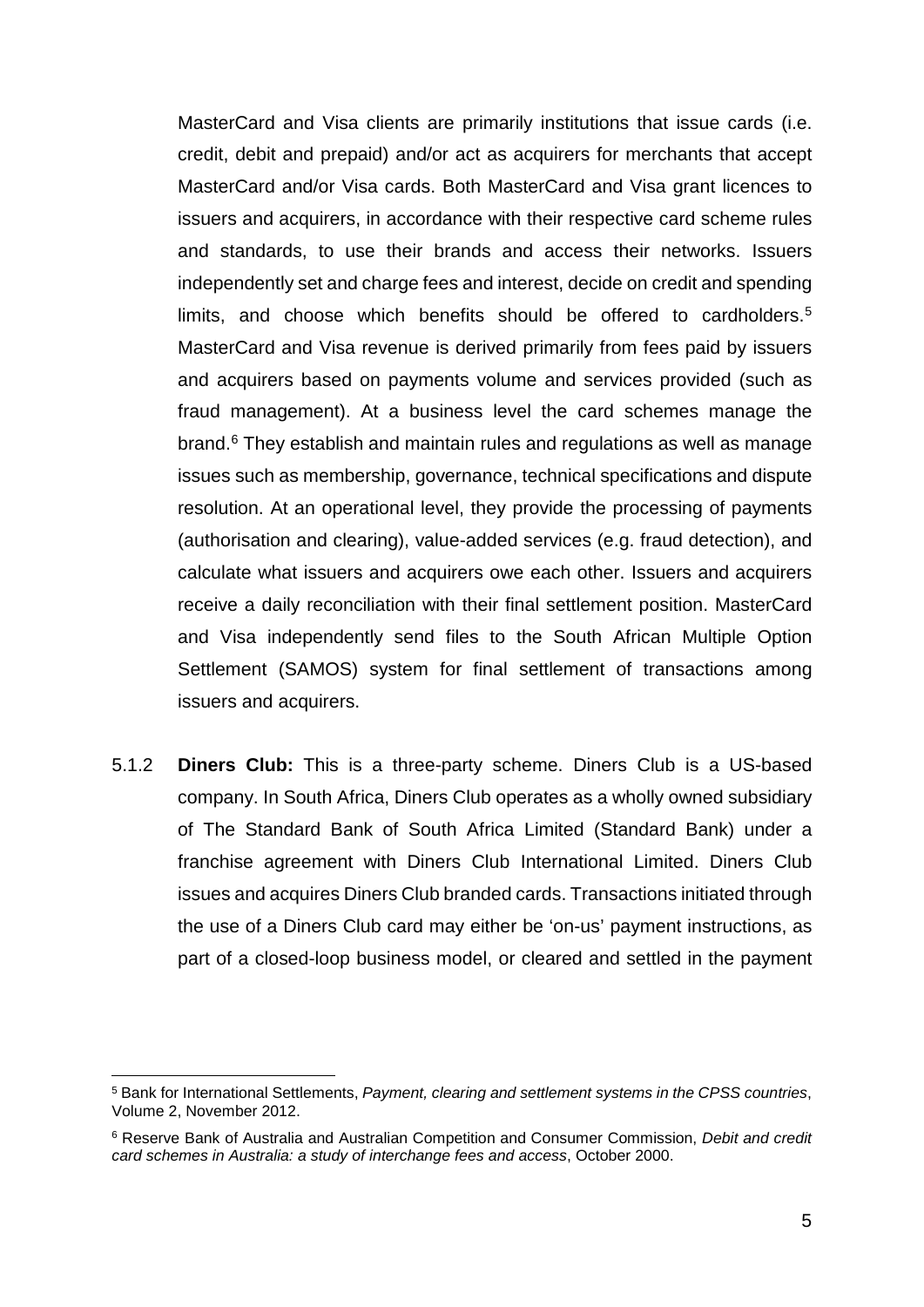system by Standard Bank on behalf of Diners Club. Therefore, Diners Club is designated as a clearing system participant in accordance with the NPS Act.[7](#page-7-1)

5.1.3 **American Express:** This is a three-party scheme. American Express is a USbased company. It generally acts as both a card issuer and acquirer, operating its own network and processing transactions. However, in South Africa, American Express® is a registered trademark of American Express. It operates under the Nedbank Limited (Nedbank) licence. [8](#page-7-2) Nedbank is the exclusive issuer and acquirer of American Express cards within South Africa. American Express signs up merchants to accept its cards. The merchants are not charged annual or monthly fees but are only charged per American Express transaction. [9](#page-7-3) American Express offers credit cards and membership rewards to its cardholders (individuals and business). [10](#page-7-4)

## <span id="page-7-0"></span>6. Card payment transaction flow in a three-party scheme and associated fees

The following figure depicts the charges and stakeholders involved in a threeparty scheme:

<span id="page-7-1"></span>[<sup>7</sup>https://www.resbank.co.za/content/dam/sarb/what-we-do/payments-and](https://www.resbank.co.za/content/dam/sarb/what-we-do/payments-and-settlements/designations/879of2013_DinersClub.pdf)[settlements/designations/879of2013\\_DinersClub.pdf](https://www.resbank.co.za/content/dam/sarb/what-we-do/payments-and-settlements/designations/879of2013_DinersClub.pdf)

<span id="page-7-2"></span>[<sup>8</sup>https://www.nedbank.co.za/content/dam/nedbank/site](https://www.nedbank.co.za/content/dam/nedbank/site-assets/Business/Card1/Brochures/Amex_Corp%20Fees-6pp_2018_V5.pdf)[assets/Business/Card1/Brochures/Amex\\_Corp%20Fees-6pp\\_2018\\_V5.pdf](https://www.nedbank.co.za/content/dam/nedbank/site-assets/Business/Card1/Brochures/Amex_Corp%20Fees-6pp_2018_V5.pdf)

<span id="page-7-3"></span><sup>9</sup> <https://www.americanexpress.com/en-za/network/business/merchant/>

<span id="page-7-4"></span><sup>1</sup>[0https://www.nedbank.co.za/content/nedbank/desktop/gt/en/news/press-room-media](https://www.nedbank.co.za/content/nedbank/desktop/gt/en/news/press-room-media-centre/Pressroom/2020/amex-membership-rewards-card.html)[centre/Pressroom/2020/amex-membership-rewards-card.html](https://www.nedbank.co.za/content/nedbank/desktop/gt/en/news/press-room-media-centre/Pressroom/2020/amex-membership-rewards-card.html)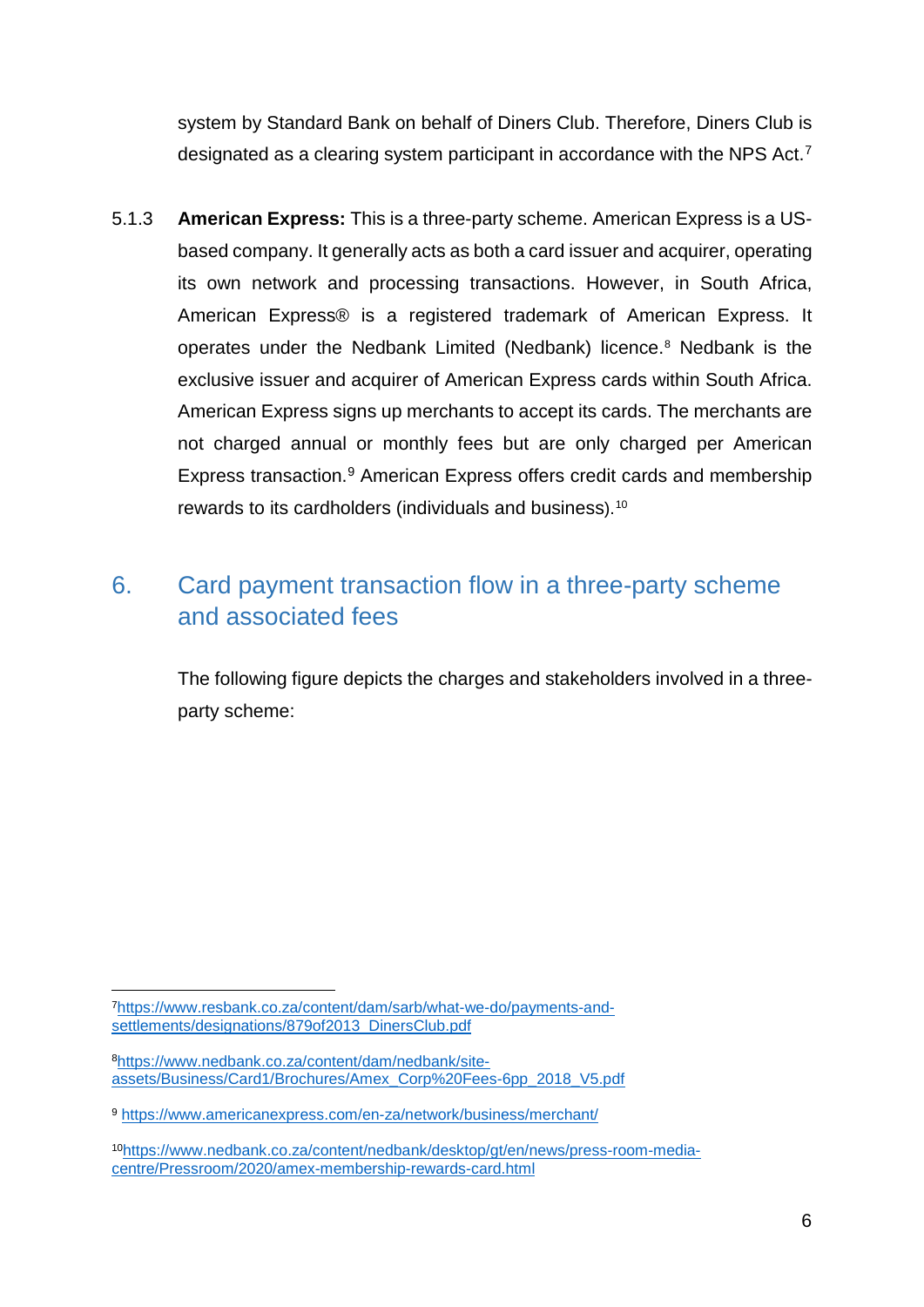#### **Figure 1: A card transaction flow in a three-party scheme**



#### 6.1 **Transaction flow**

- 1. The cardholder buys goods or services from the merchant and pays using his/her card.
- 2. The merchant requests authorisation from the card scheme.
- 3. The card scheme either approves or declines the transaction after checking whether the cardholder has sufficient funds. The card scheme also debits the cardholder's account.
- 4. The card scheme sends a response to the merchant.
- 5. The merchant completes the transaction and releases the goods.
- 6. The card scheme credits the merchant's account in its books.

#### 6.2 **Fees charged in a three-party scheme**

6.2.1 **Cardholder:** The cardholder may be charged a transaction fee by the card scheme. In addition, the card scheme may charge monthly bank charges, annual fees and interest on credit card payments. In addition, the merchant may indirectly recover merchant service fees (fees charged for processing the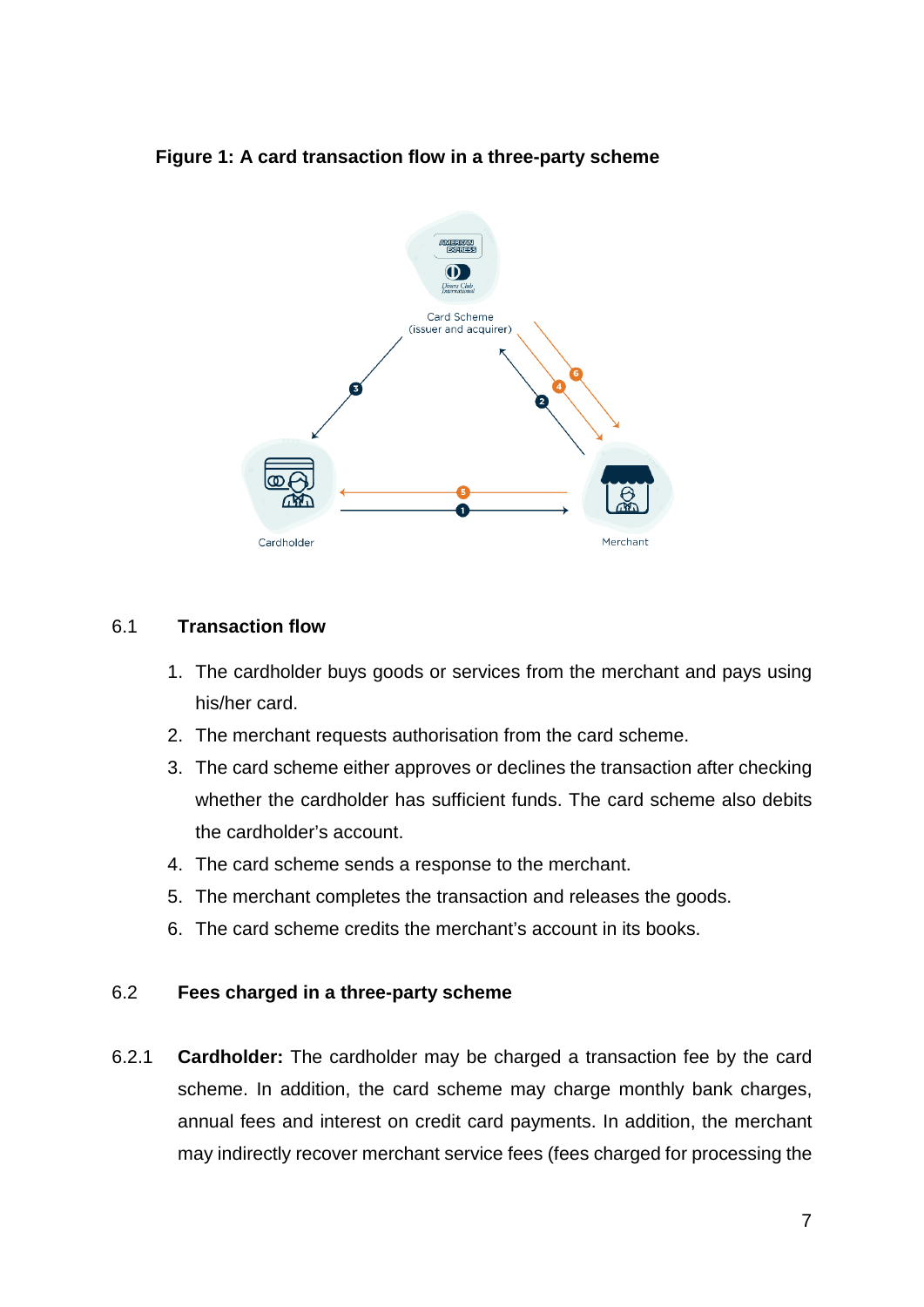transaction by the card scheme) from the pricing of consumer goods and/or services.

6.2.2 **Merchant:** The fees could include a processing cost per transaction.

## <span id="page-9-0"></span>7. Card payment transaction flow in a four-party scheme and associated fees

The following figure depicts the charges and stakeholders involved in a fourparty scheme:

**Figure 2: A card transaction flow in a four-party scheme**



#### 7.1 **Transaction flow**

- 1. The cardholder buys goods or services from the merchant and pays using his/her card.
- 2. The merchant requests authorisation from the merchant's bank.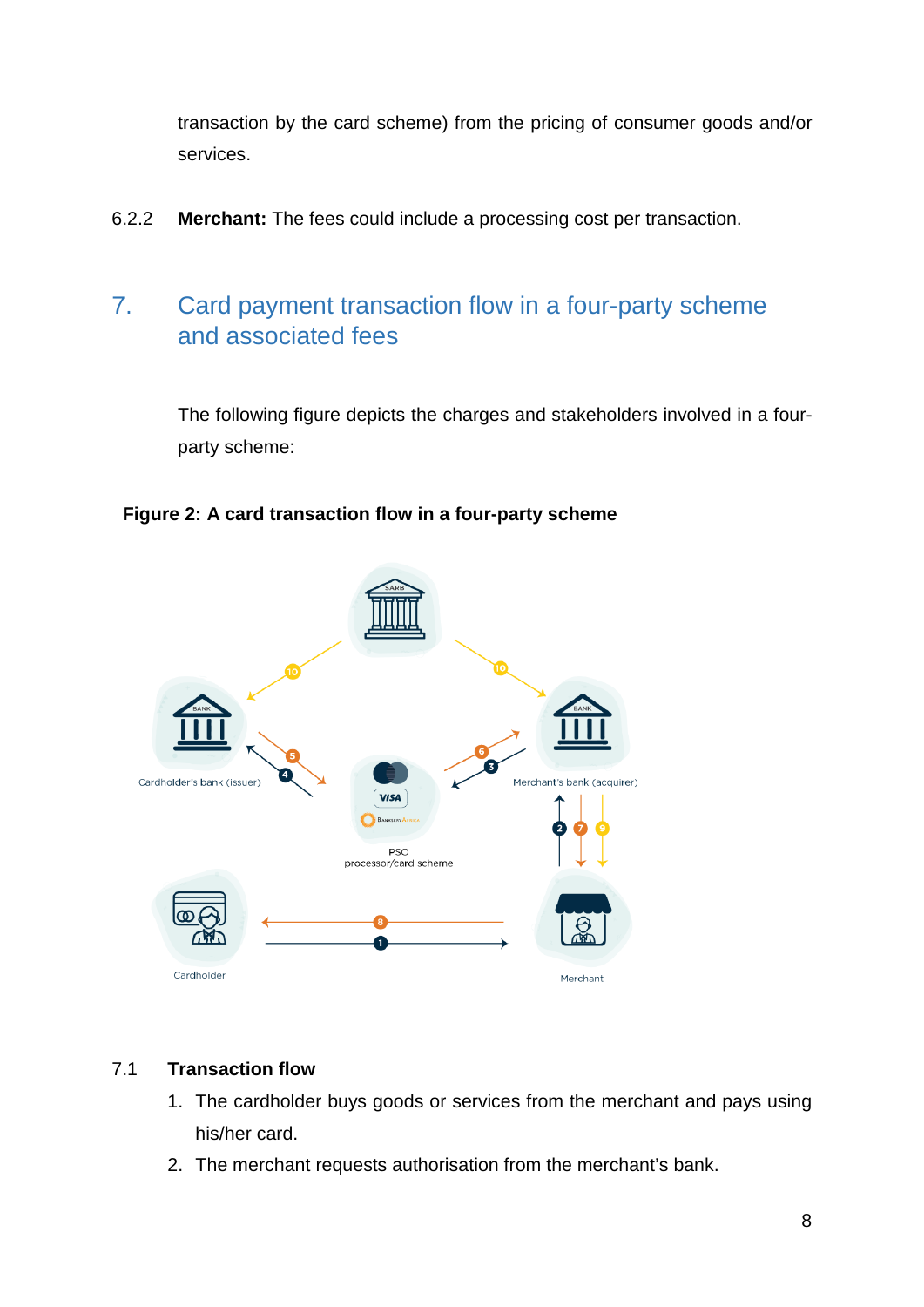- 3. The merchant's bank submits the authorisation request to a PSO (processor/card scheme).
- 4. The PSO sends the authorisation request to the issuer (cardholder's bank).
- 5. The issuer either approves or declines the transaction after checking whether the cardholder has sufficient funds. The issuer also debits the cardholder.
- 6. The PSO forwards the issuer's authorisation response to the merchant's bank.
- 7. The merchant's bank sends a response to the merchant.
- 8. The merchant completes the transaction and releases the goods.
- 9. The merchant's bank credits the merchant's account in its books.
- 10.The cardholder's bank settles the transaction with the merchant's bank (through the SAMOS system, operated by the SARB).

#### **7.2 Fees charged in a four-party scheme**

- 7.2.1 **Cardholder:** The cardholder may be charged a transaction fee by the issuer. In addition, the issuer may charge monthly bank charges, annual fees and interest on credit card payments. In addition, the merchant may indirectly recover merchant service fees (fees charged by the acquirer) from the pricing of consumer goods and/or services.
- 7.2.2 **Merchant:** The acquirer may charge the merchant the following fees (merchant service fees) $11$  which could consist of the following:
	- a. Interchange fee: This fee is determined by the SARB and is paid by the acquirer to the issuer for cardholder purchases.
	- b. Assessment and network fee: This is a fee that is due to the card scheme and is paid by the acquirer.
	- c. Acquiring fee or margin fee: This is a fee that is paid to the acquirer. It may include rent for POS terminals (where the POS terminal belongs to the merchant – this typically occurs for small- or medium-sized merchants) or

<span id="page-10-0"></span><sup>11</sup> <https://ikajo.com/glossary/merchant-service-charge-msc>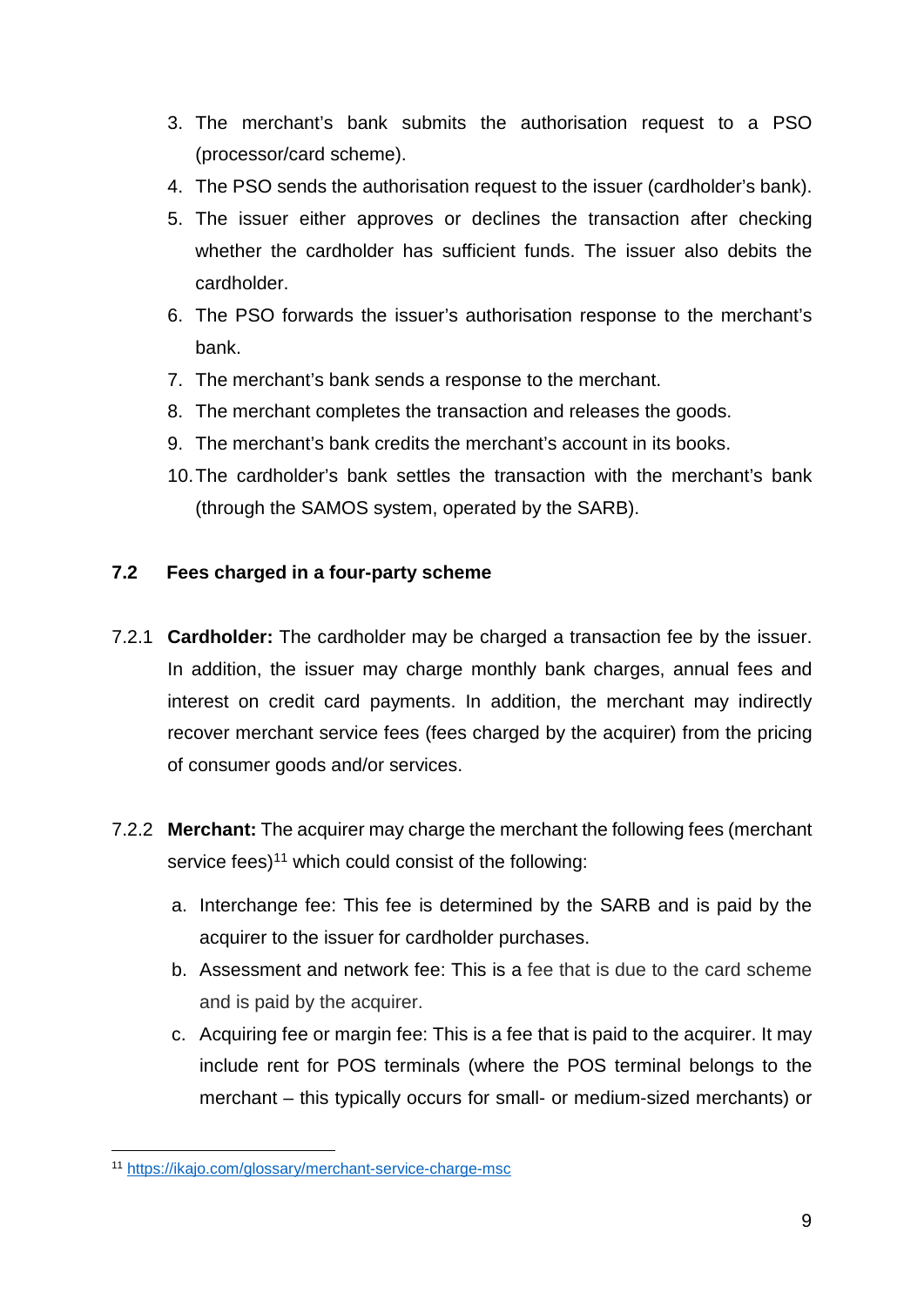a connectivity fee (where the POS terminal does not belong to the acquirer − this typically occurs with large retailers that have their own POS terminals). The fees include processing costs. The merchant fees are dependent on the sector and size of the merchant.

- 7.2.3 **Issuer:** The issuer pays membership and scheme fees to the card scheme. In addition, the issuer pays processing fees to a PSO.
- 7.2.4 **Acquirer:** The acquirer pays membership and scheme fees to the card scheme. The acquirer also pays processing fees to PSOs.
- 7.2.5 **PSO:** The processing of the transaction could occur either through an independent processor or the card scheme. In South Africa, the issuer decides where a card transaction is processed. The PSO will charge the issuer and acquirer processing fees.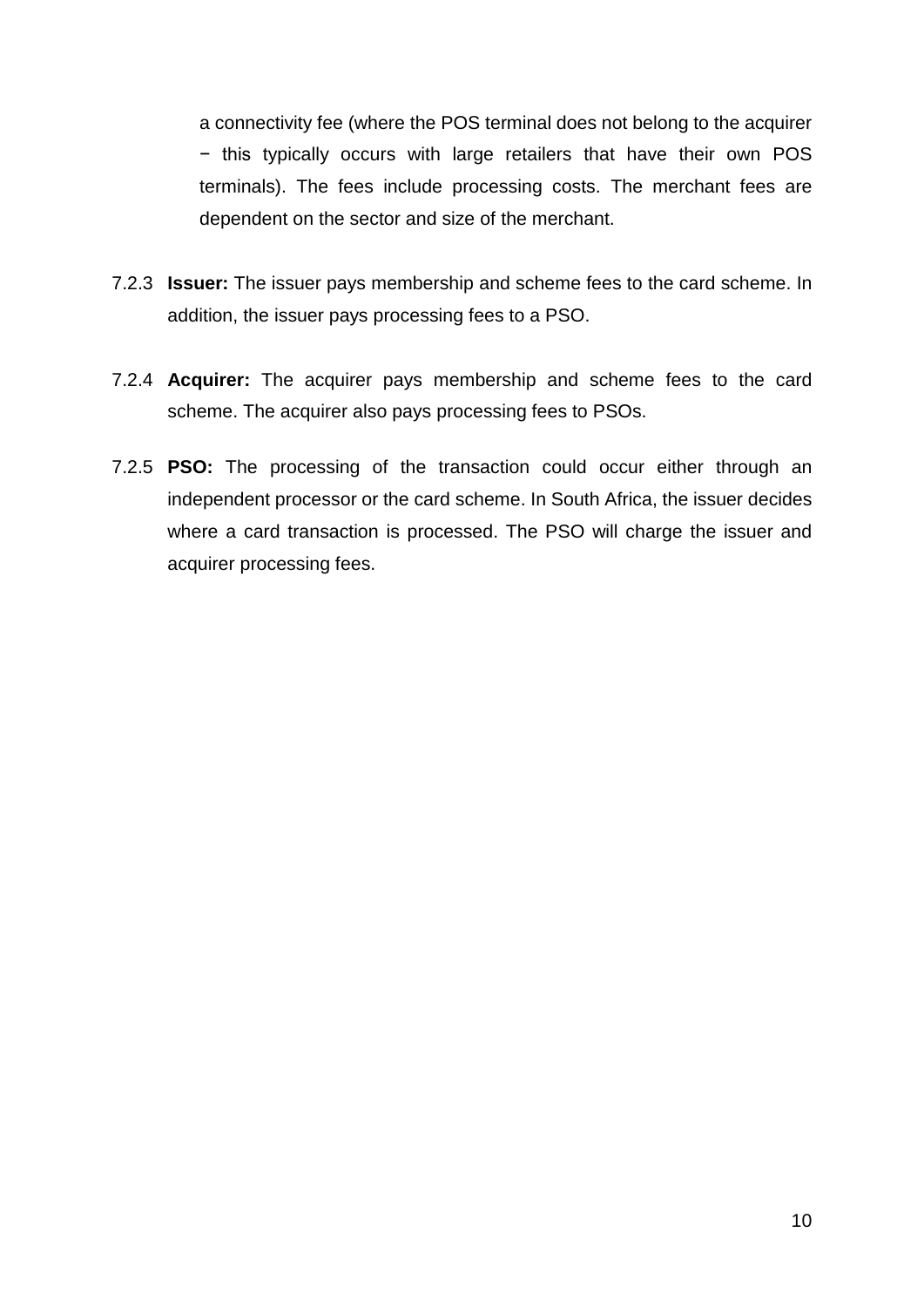## <span id="page-12-0"></span>8. Role of issuer, acquirer and card scheme

| <b>Card scheme</b>                 | <b>Card issuer</b>       | <b>Card acquirer</b>             |  |
|------------------------------------|--------------------------|----------------------------------|--|
| Role of the card scheme:           | Role of the card issuer: | Role of the card acquirer:       |  |
| Provides rules and standards       | Provides the card to the | Requests authorisation of a      |  |
| for the entire card scheme         | cardholder               | card transaction on behalf       |  |
| network                            |                          | of the merchant                  |  |
|                                    |                          |                                  |  |
| <b>Card scheme</b><br>1.           | 1. Card scheme           | <b>Card scheme</b><br>1.         |  |
| membership: Provides               | membership: Becomes      | membership:                      |  |
| the issuer and the                 | a member of the          | Becomes a member of              |  |
| acquirer with                      | scheme; complies with    | the scheme; complies             |  |
| membership, rules and              | scheme rules and         | with scheme rules and            |  |
| standards of the card              | standards; issues        | standards; accepts               |  |
| scheme.                            | scheme-branded cards.    | merchant's                       |  |
| 2. Products and services:          | 2. Client acquisition:   | transactions in relation         |  |
| Decides on the type of             | Makes cards issued       | to the scheme's                  |  |
| product (e.g. debit card),         | under the card scheme    | branded cards.                   |  |
| functionality (e.g. EMV            | attractive to the        | <b>Client acquisition:</b><br>2. |  |
| (Europay, MasterCard               | cardholder in order to   | Attracts merchants to            |  |
| and Visa) standards and            | increase acceptance.     | accept cards issued              |  |
| technical specifications of        | 3. Cardholder            | under the card                   |  |
| cards.                             | information:             | scheme.                          |  |
| 3. Pricing model: Sets the         | Responsible for the      | <b>Terminal and card-</b>        |  |
| type and amount of fees            | secure personalisation   | not-present                      |  |
| its members will be                | and management of the    | compliance: Ensures              |  |
| charged.                           | cardholders' personal    | terminal compliance              |  |
| <b>Systems and technical</b><br>4. | information.             | with card scheme                 |  |
| requirements:                      | 4. Channels: Ensures     | technical standards              |  |
| Establishes infrastructure         | access and               | such as EMV                      |  |
| and operates support               | maintenance of           | standards, and                   |  |
| systems for its branded            | channels (e.g. banking   | compliance with card-            |  |
| cards (e.g. EMV                    | applications) for        | not-present protocols            |  |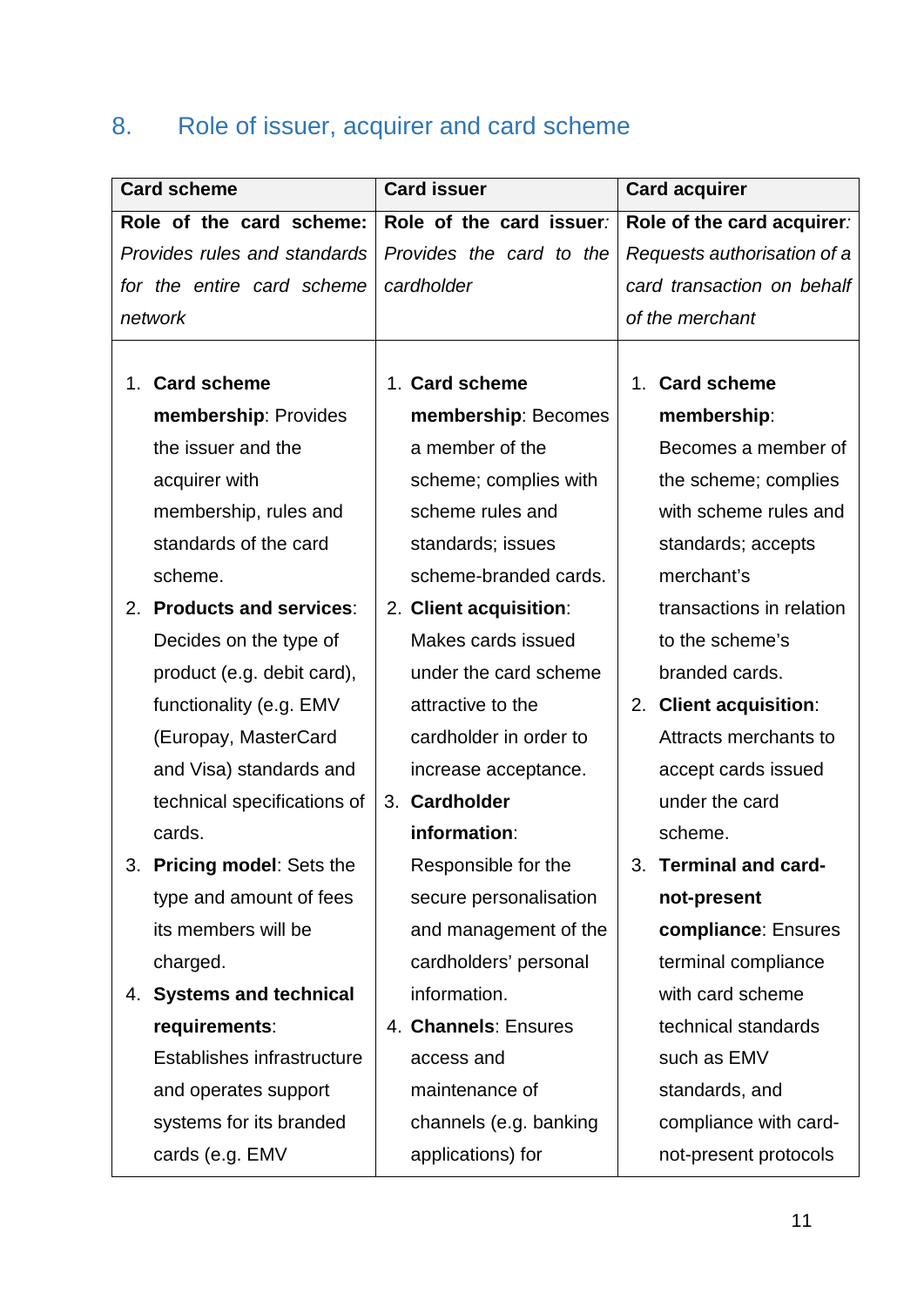| <b>Card scheme</b> |                                | <b>Card issuer</b> |                          | <b>Card acquirer</b> |                          |
|--------------------|--------------------------------|--------------------|--------------------------|----------------------|--------------------------|
|                    | standards); ensures the        |                    | cardholders to acquire   |                      | such as 3D Secure for    |
|                    | appropriate degree of          |                    | and use cards as a       |                      | digital transactions and |
|                    | safety and operational         |                    | payment instrument.      |                      | digital merchants.       |
|                    | reliability as well as         |                    | 5. Card management       |                      | 4. Terminal provision:   |
|                    | business continuity.           |                    | system: Invests in a     |                      | Provides POS devices,    |
| 5.                 | <b>Regulatory</b>              |                    | card management          |                      | integration and          |
|                    | requirements: Ensures          |                    | system to charge         |                      | associated               |
|                    | that the card scheme           |                    | cardholders based on     |                      | maintenance, and the     |
|                    | network operates under         |                    | the card product.        |                      | payment gateways to      |
|                    | the country's regulations      | 6.                 | Loyalty programme:       |                      | support digital          |
|                    | and includes contractual       |                    | Introduces reward        |                      | transactions.            |
|                    | agreements with issuers        |                    | programmes to            | 5.                   | Authorisation:           |
|                    | and acquirers.                 |                    | incentivise and          |                      | Provides a platform for  |
| 6.                 | <b>Business rules: Defines</b> |                    | encourage specific       |                      | the merchant to          |
|                    | operational rules and the      |                    | cardholder behaviour.    |                      | connect and request      |
|                    | management of financial        | 7.                 | <b>Customer support:</b> |                      | authorisation through    |
|                    | risks such a dispute           |                    | Offers cardholders       |                      | the acquirer.            |
|                    | resolution.                    |                    | ongoing customer care    | 6.                   | <b>Merchant account:</b> |
| 7.                 | <b>Managing the card</b>       |                    | support.                 |                      | Provides and settles     |
|                    | payment ecosystem:             | 8.                 | <b>Authorisation and</b> |                      | the merchant's           |
|                    | Defines how issuers,           |                    | authentication:          |                      | account.                 |
|                    | acquirers and merchants        |                    | <b>Ensures that</b>      | 7.                   | <b>Guarantee:</b>        |
|                    | interact.                      |                    | authorisation and        |                      | Guarantees payment       |
|                    | 8. Commercial                  |                    | authentication occurs    |                      | to the merchant,         |
|                    | agreements: Ensures            |                    | quickly as prescribed    |                      | provided that all        |
|                    | appropriate commercial         |                    | by the card scheme.      |                      | security aspects have    |
|                    | arrangements between           | 9.                 | <b>Reconciliation:</b>   |                      | been adhered to (i.e. a  |
|                    | the issuer and acquirer.       |                    | Provides reconciliation  |                      | personal identification  |
| 9.                 | <b>Marketing: Provides</b>     |                    | and consolidation of     |                      | number (PIN) was         |
|                    | marketing strategies and       |                    | payments (e.g. for       |                      | used, or the             |
|                    | materials for its brand.       |                    | interchange purposes).   |                      | transaction was          |
|                    |                                |                    |                          |                      |                          |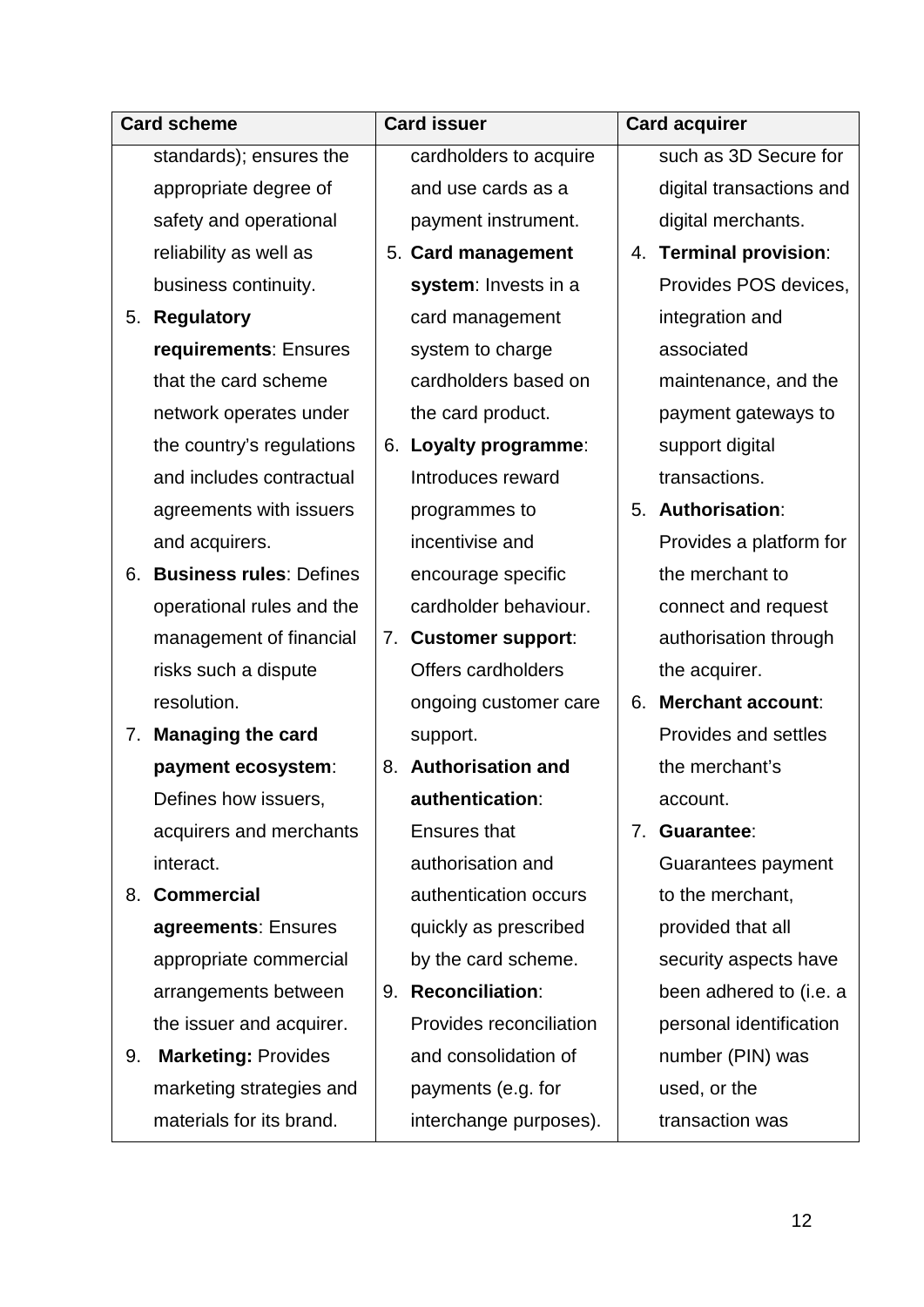| <b>Card scheme</b>           | <b>Card issuer</b>            | <b>Card acquirer</b> |
|------------------------------|-------------------------------|----------------------|
| 10. Card issuance and        | 10. Compliance: Complies      | secured with a       |
| acceptance                   | with card scheme rules        | signature).          |
| specifications: Defines      | and regulatory                |                      |
| security specifications      | requirements (e.g. NPS        |                      |
| (e.g. EMV standards),        | legislation, Financial        |                      |
| certification (including     | Intelligence Centre           |                      |
| testing) processes,          | legislation, Protection of    |                      |
| interoperability of cards in | <b>Personal Information</b>   |                      |
| relation to terminals and    | Act, Financial Sector         |                      |
| the management of            | <b>Conduct Authority</b>      |                      |
| encrypted data.              | legislation).                 |                      |
|                              | 11. Risk management:          |                      |
|                              | Ensures risk mitigation       |                      |
|                              | mechanisms, including         |                      |
|                              | the issuance of               |                      |
|                              | <b>Payment Card Industry</b>  |                      |
|                              | <b>Data Security Standard</b> |                      |
|                              | (PCI DSS) compliance          |                      |
|                              | and fraud management.         |                      |
|                              |                               |                      |

## <span id="page-14-0"></span>9. Questions to stakeholders

The views of all stakeholders are important to determine what value propositions exist for a domestic card scheme. This should include issuers, acquirers, retailers, consumers, regulators, policymakers, government departments, government agencies, fintechs and other interested parties. The SARB hereby requests your responses to the following questions: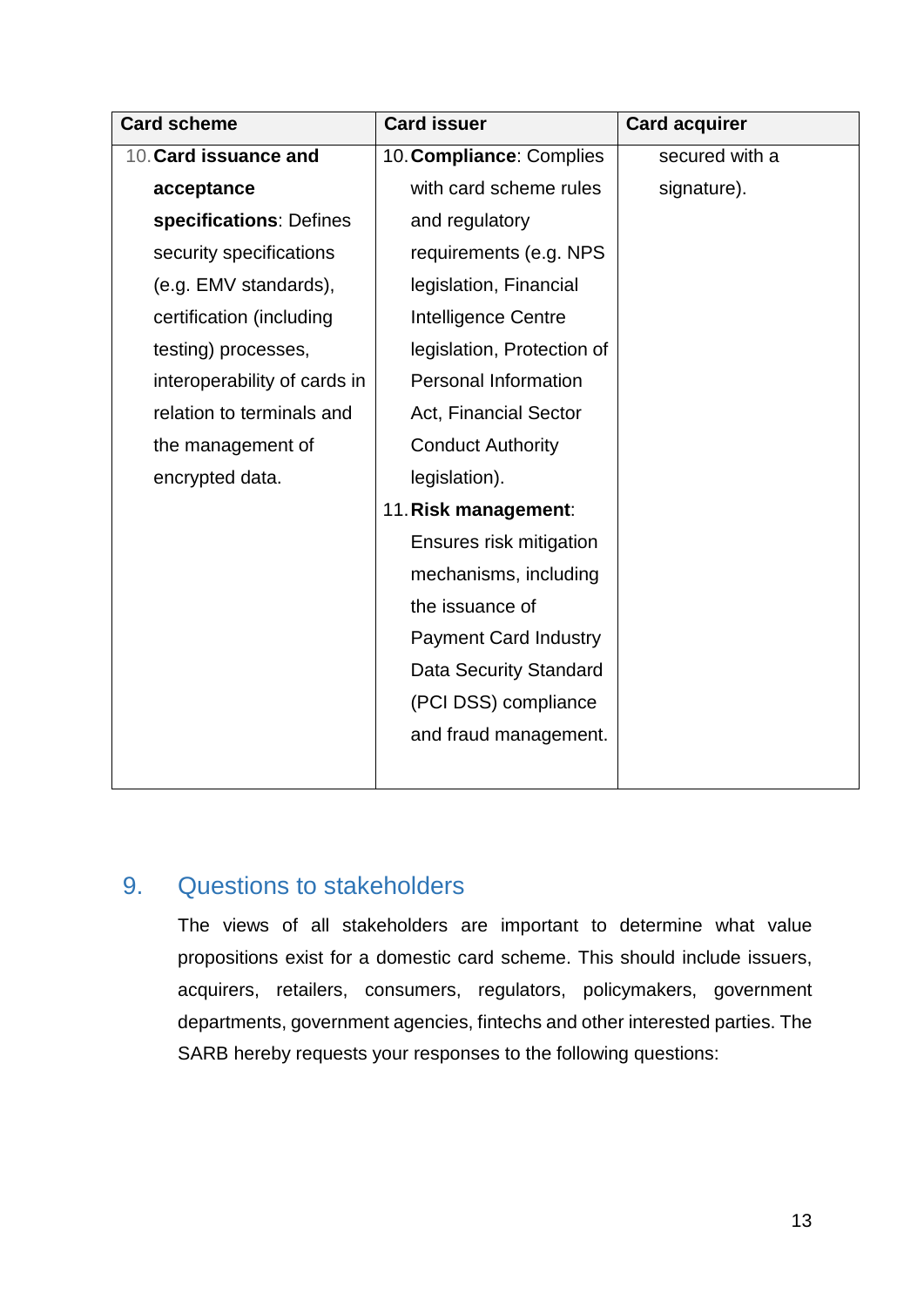| No.            | <b>Question</b>                                                                    |
|----------------|------------------------------------------------------------------------------------|
|                | <b>Establishment</b>                                                               |
| $\mathbf{1}$ . | What should be the motivation for and/or against the establishment of a domestic   |
|                | card scheme in South Africa (SA)?                                                  |
| 2.             | What should the policy objectives be for establishing a domestic card scheme?      |
| 3.             | How may a domestic card scheme be established?                                     |
| 4.             | In your opinion, who is best placed to establish a domestic card scheme?           |
| 5 <sub>1</sub> | What type of domestic scheme (i.e. four-party or three-party scheme) should be     |
|                | established in SA, and why?                                                        |
| 6.             | What business model should a domestic card scheme adopt?                           |
| 7.             | Should only one domestic card scheme be established or should more than one        |
|                | be established, and why?                                                           |
| 8.             | In your opinion, how can a domestic card scheme be established in a cost-          |
|                | effective manner?                                                                  |
|                | <b>Scope</b>                                                                       |
| 9.             | What type of payments (e.g. ATM, POS, e-commerce) should be enabled under          |
|                | the domestic card scheme?                                                          |
| 10.            | What type of cards (e.g. debit card, credit card) should be issued under the       |
|                | domestic card scheme?                                                              |
| 11.            | Should the domestic card scheme enable cross-border payments?                      |
|                | <b>Functions</b>                                                                   |
| 12.            | What should be the main functions of a domestic card scheme (e.g. scheme           |
|                | services only or including transaction processing (authorisation and clearing), or |
|                | value-added services)?                                                             |
|                | <b>Benefits</b>                                                                    |
| 13.            | What benefits will the establishment of a domestic card scheme yield for SA?       |
| 14.            | What factors/elements need to be considered for the establishment of a domestic    |
|                | card scheme in SA?                                                                 |
|                | <b>Risks/challenges</b>                                                            |
| 15.            | What potential risks could a domestic card scheme pose to SA?                      |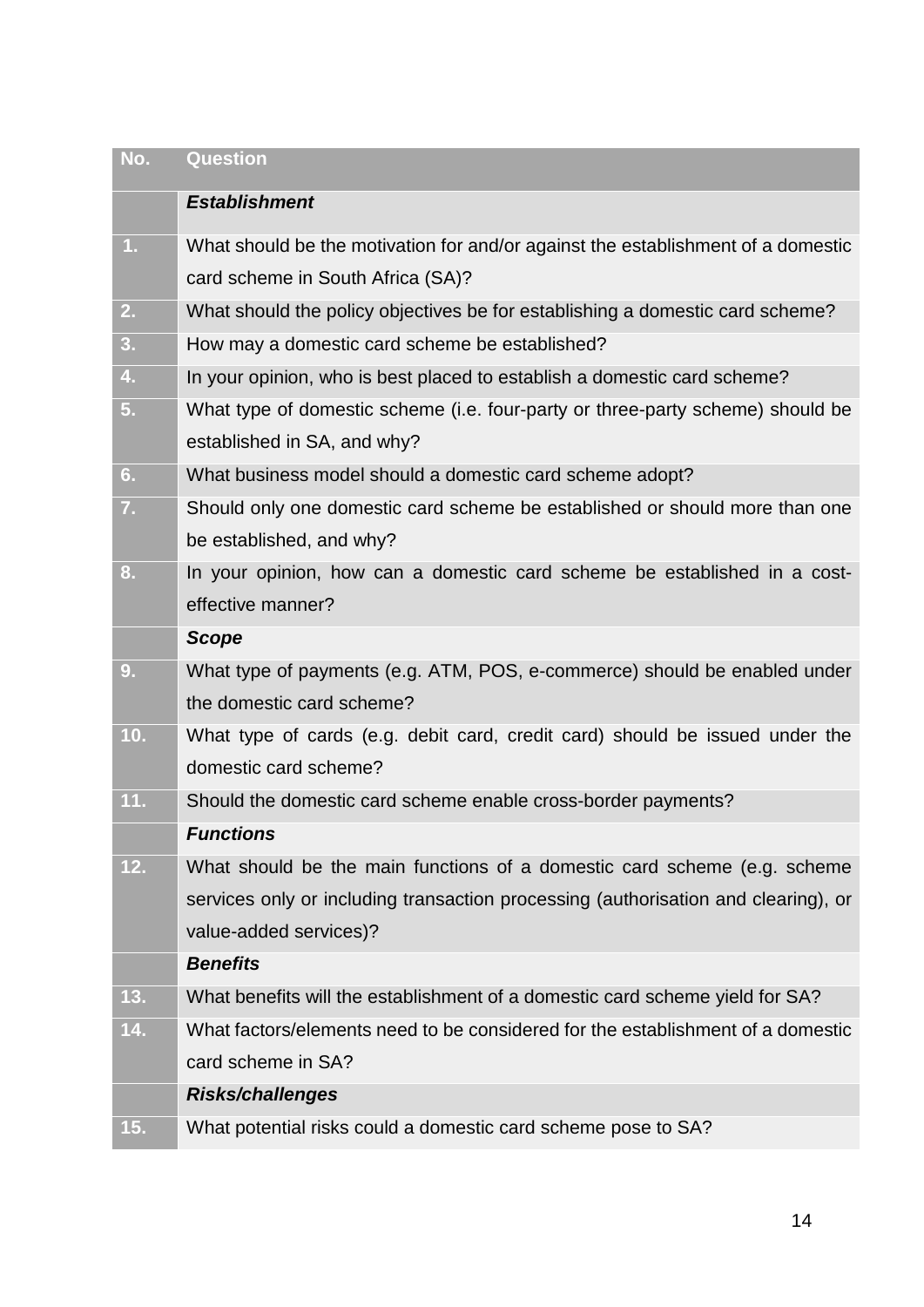| sustainability of a domestic card scheme?<br><b>Issuance</b><br>17.<br>What would motivate an issuer to issue a locally branded 'domestic use only'<br>card?<br>18.<br>In your opinion, what is required to ensure the success and sustainability of a<br>domestic card scheme?<br>19.<br>Would mandating issuer participation ensure the adoption and sustainability of a<br>domestic card scheme?<br><b>Pricing and fee structures</b><br>What feasible and sustainable fees and pricing structures can a domestic card<br>20.<br>scheme adopt?<br>21.<br>In your opinion, are merchant service fees unreasonably high in SA?<br>22.<br>In your opinion, would lower merchant discount fees result in lower prices for<br>consumer goods and services?<br><b>Government and regulatory support</b><br>What role can government play in ensuring the success of a domestic card<br>23.<br>scheme?<br>24.<br>What role can regulators play in ensuring the establishment, adoption and<br>success of a domestic card scheme?<br>25.<br>What role can issuers, acquirers, merchants and consumers play in ensuring the<br>success of a domestic card scheme?<br><b>Ownership and governance</b><br>26.<br>What should the optimal ownership and governance structure of a domestic card<br>scheme be?<br>Should a domestic card scheme be for profit or for public good?<br>27.<br>How should a domestic card scheme be funded?<br>28.<br><b>Cooperation and competition</b><br>Should a domestic card scheme be a stand-alone entity or enter into a partnership<br>29.<br>with existing incumbents? | 16. | What are the challenges that would impede the successful establishment and |
|------------------------------------------------------------------------------------------------------------------------------------------------------------------------------------------------------------------------------------------------------------------------------------------------------------------------------------------------------------------------------------------------------------------------------------------------------------------------------------------------------------------------------------------------------------------------------------------------------------------------------------------------------------------------------------------------------------------------------------------------------------------------------------------------------------------------------------------------------------------------------------------------------------------------------------------------------------------------------------------------------------------------------------------------------------------------------------------------------------------------------------------------------------------------------------------------------------------------------------------------------------------------------------------------------------------------------------------------------------------------------------------------------------------------------------------------------------------------------------------------------------------------------------------------------------------------------------------------------|-----|----------------------------------------------------------------------------|
|                                                                                                                                                                                                                                                                                                                                                                                                                                                                                                                                                                                                                                                                                                                                                                                                                                                                                                                                                                                                                                                                                                                                                                                                                                                                                                                                                                                                                                                                                                                                                                                                      |     |                                                                            |
|                                                                                                                                                                                                                                                                                                                                                                                                                                                                                                                                                                                                                                                                                                                                                                                                                                                                                                                                                                                                                                                                                                                                                                                                                                                                                                                                                                                                                                                                                                                                                                                                      |     |                                                                            |
|                                                                                                                                                                                                                                                                                                                                                                                                                                                                                                                                                                                                                                                                                                                                                                                                                                                                                                                                                                                                                                                                                                                                                                                                                                                                                                                                                                                                                                                                                                                                                                                                      |     |                                                                            |
|                                                                                                                                                                                                                                                                                                                                                                                                                                                                                                                                                                                                                                                                                                                                                                                                                                                                                                                                                                                                                                                                                                                                                                                                                                                                                                                                                                                                                                                                                                                                                                                                      |     |                                                                            |
|                                                                                                                                                                                                                                                                                                                                                                                                                                                                                                                                                                                                                                                                                                                                                                                                                                                                                                                                                                                                                                                                                                                                                                                                                                                                                                                                                                                                                                                                                                                                                                                                      |     |                                                                            |
|                                                                                                                                                                                                                                                                                                                                                                                                                                                                                                                                                                                                                                                                                                                                                                                                                                                                                                                                                                                                                                                                                                                                                                                                                                                                                                                                                                                                                                                                                                                                                                                                      |     |                                                                            |
|                                                                                                                                                                                                                                                                                                                                                                                                                                                                                                                                                                                                                                                                                                                                                                                                                                                                                                                                                                                                                                                                                                                                                                                                                                                                                                                                                                                                                                                                                                                                                                                                      |     |                                                                            |
|                                                                                                                                                                                                                                                                                                                                                                                                                                                                                                                                                                                                                                                                                                                                                                                                                                                                                                                                                                                                                                                                                                                                                                                                                                                                                                                                                                                                                                                                                                                                                                                                      |     |                                                                            |
|                                                                                                                                                                                                                                                                                                                                                                                                                                                                                                                                                                                                                                                                                                                                                                                                                                                                                                                                                                                                                                                                                                                                                                                                                                                                                                                                                                                                                                                                                                                                                                                                      |     |                                                                            |
|                                                                                                                                                                                                                                                                                                                                                                                                                                                                                                                                                                                                                                                                                                                                                                                                                                                                                                                                                                                                                                                                                                                                                                                                                                                                                                                                                                                                                                                                                                                                                                                                      |     |                                                                            |
|                                                                                                                                                                                                                                                                                                                                                                                                                                                                                                                                                                                                                                                                                                                                                                                                                                                                                                                                                                                                                                                                                                                                                                                                                                                                                                                                                                                                                                                                                                                                                                                                      |     |                                                                            |
|                                                                                                                                                                                                                                                                                                                                                                                                                                                                                                                                                                                                                                                                                                                                                                                                                                                                                                                                                                                                                                                                                                                                                                                                                                                                                                                                                                                                                                                                                                                                                                                                      |     |                                                                            |
|                                                                                                                                                                                                                                                                                                                                                                                                                                                                                                                                                                                                                                                                                                                                                                                                                                                                                                                                                                                                                                                                                                                                                                                                                                                                                                                                                                                                                                                                                                                                                                                                      |     |                                                                            |
|                                                                                                                                                                                                                                                                                                                                                                                                                                                                                                                                                                                                                                                                                                                                                                                                                                                                                                                                                                                                                                                                                                                                                                                                                                                                                                                                                                                                                                                                                                                                                                                                      |     |                                                                            |
|                                                                                                                                                                                                                                                                                                                                                                                                                                                                                                                                                                                                                                                                                                                                                                                                                                                                                                                                                                                                                                                                                                                                                                                                                                                                                                                                                                                                                                                                                                                                                                                                      |     |                                                                            |
|                                                                                                                                                                                                                                                                                                                                                                                                                                                                                                                                                                                                                                                                                                                                                                                                                                                                                                                                                                                                                                                                                                                                                                                                                                                                                                                                                                                                                                                                                                                                                                                                      |     |                                                                            |
|                                                                                                                                                                                                                                                                                                                                                                                                                                                                                                                                                                                                                                                                                                                                                                                                                                                                                                                                                                                                                                                                                                                                                                                                                                                                                                                                                                                                                                                                                                                                                                                                      |     |                                                                            |
|                                                                                                                                                                                                                                                                                                                                                                                                                                                                                                                                                                                                                                                                                                                                                                                                                                                                                                                                                                                                                                                                                                                                                                                                                                                                                                                                                                                                                                                                                                                                                                                                      |     |                                                                            |
|                                                                                                                                                                                                                                                                                                                                                                                                                                                                                                                                                                                                                                                                                                                                                                                                                                                                                                                                                                                                                                                                                                                                                                                                                                                                                                                                                                                                                                                                                                                                                                                                      |     |                                                                            |
|                                                                                                                                                                                                                                                                                                                                                                                                                                                                                                                                                                                                                                                                                                                                                                                                                                                                                                                                                                                                                                                                                                                                                                                                                                                                                                                                                                                                                                                                                                                                                                                                      |     |                                                                            |
|                                                                                                                                                                                                                                                                                                                                                                                                                                                                                                                                                                                                                                                                                                                                                                                                                                                                                                                                                                                                                                                                                                                                                                                                                                                                                                                                                                                                                                                                                                                                                                                                      |     |                                                                            |
|                                                                                                                                                                                                                                                                                                                                                                                                                                                                                                                                                                                                                                                                                                                                                                                                                                                                                                                                                                                                                                                                                                                                                                                                                                                                                                                                                                                                                                                                                                                                                                                                      |     |                                                                            |
|                                                                                                                                                                                                                                                                                                                                                                                                                                                                                                                                                                                                                                                                                                                                                                                                                                                                                                                                                                                                                                                                                                                                                                                                                                                                                                                                                                                                                                                                                                                                                                                                      |     |                                                                            |
|                                                                                                                                                                                                                                                                                                                                                                                                                                                                                                                                                                                                                                                                                                                                                                                                                                                                                                                                                                                                                                                                                                                                                                                                                                                                                                                                                                                                                                                                                                                                                                                                      |     |                                                                            |
|                                                                                                                                                                                                                                                                                                                                                                                                                                                                                                                                                                                                                                                                                                                                                                                                                                                                                                                                                                                                                                                                                                                                                                                                                                                                                                                                                                                                                                                                                                                                                                                                      |     |                                                                            |
|                                                                                                                                                                                                                                                                                                                                                                                                                                                                                                                                                                                                                                                                                                                                                                                                                                                                                                                                                                                                                                                                                                                                                                                                                                                                                                                                                                                                                                                                                                                                                                                                      |     |                                                                            |
|                                                                                                                                                                                                                                                                                                                                                                                                                                                                                                                                                                                                                                                                                                                                                                                                                                                                                                                                                                                                                                                                                                                                                                                                                                                                                                                                                                                                                                                                                                                                                                                                      |     |                                                                            |
|                                                                                                                                                                                                                                                                                                                                                                                                                                                                                                                                                                                                                                                                                                                                                                                                                                                                                                                                                                                                                                                                                                                                                                                                                                                                                                                                                                                                                                                                                                                                                                                                      |     |                                                                            |
|                                                                                                                                                                                                                                                                                                                                                                                                                                                                                                                                                                                                                                                                                                                                                                                                                                                                                                                                                                                                                                                                                                                                                                                                                                                                                                                                                                                                                                                                                                                                                                                                      |     |                                                                            |
| Should a domestic card scheme compete with existing schemes?<br>30.                                                                                                                                                                                                                                                                                                                                                                                                                                                                                                                                                                                                                                                                                                                                                                                                                                                                                                                                                                                                                                                                                                                                                                                                                                                                                                                                                                                                                                                                                                                                  |     |                                                                            |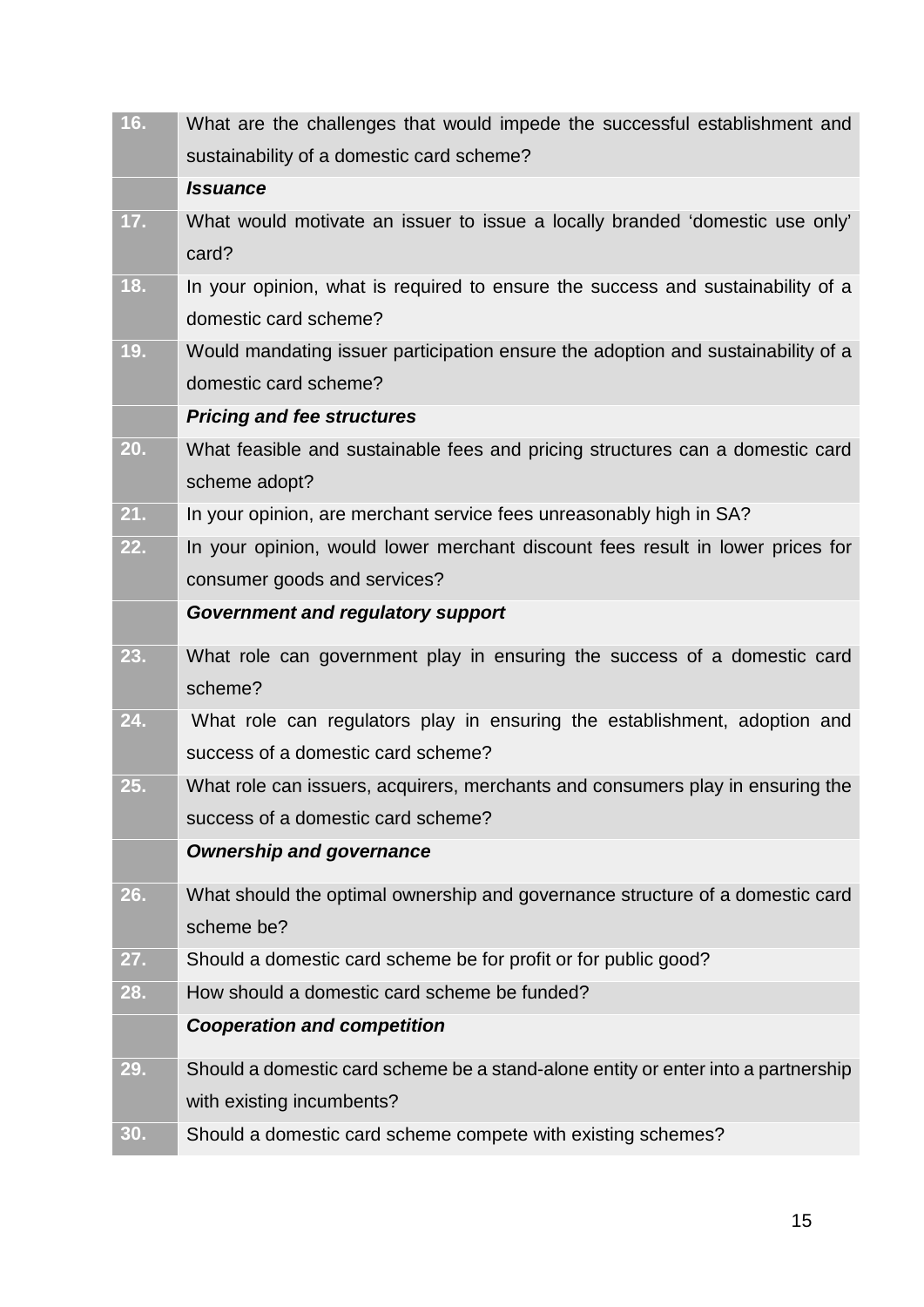| 31. | Can a domestic card scheme be sustainable if it does not offer processing<br>services?                                      |
|-----|-----------------------------------------------------------------------------------------------------------------------------|
| 32. | How do you envisage a successful operation of both a domestic card scheme and<br>an international card scheme in SA?        |
| 33. | How can a domestic card scheme interoperate with existing acquiring systems?                                                |
| 34. | Would co-branding with an international card scheme assist with the adoption of<br>a domestic card scheme?                  |
|     | <b>Security and standards</b>                                                                                               |
| 35. | What security features should be a minimum standard to a domestic card scheme<br>(including card-not-present transactions)? |
| 36. | How can a domestic card scheme protect its data?                                                                            |
| 37. | What standards should be applicable to a domestic card scheme?                                                              |

## <span id="page-17-0"></span>10. Comments and contact details

10.1 Stakeholders are invited to share their comments on this feasibility paper and respond to questions under paragraph 9 by **31 March 2021**. Comments and responses to questions should be sent to the following email address: [npsdirectives@resbank.co.za](mailto:npsdirectives@resbank.co.za)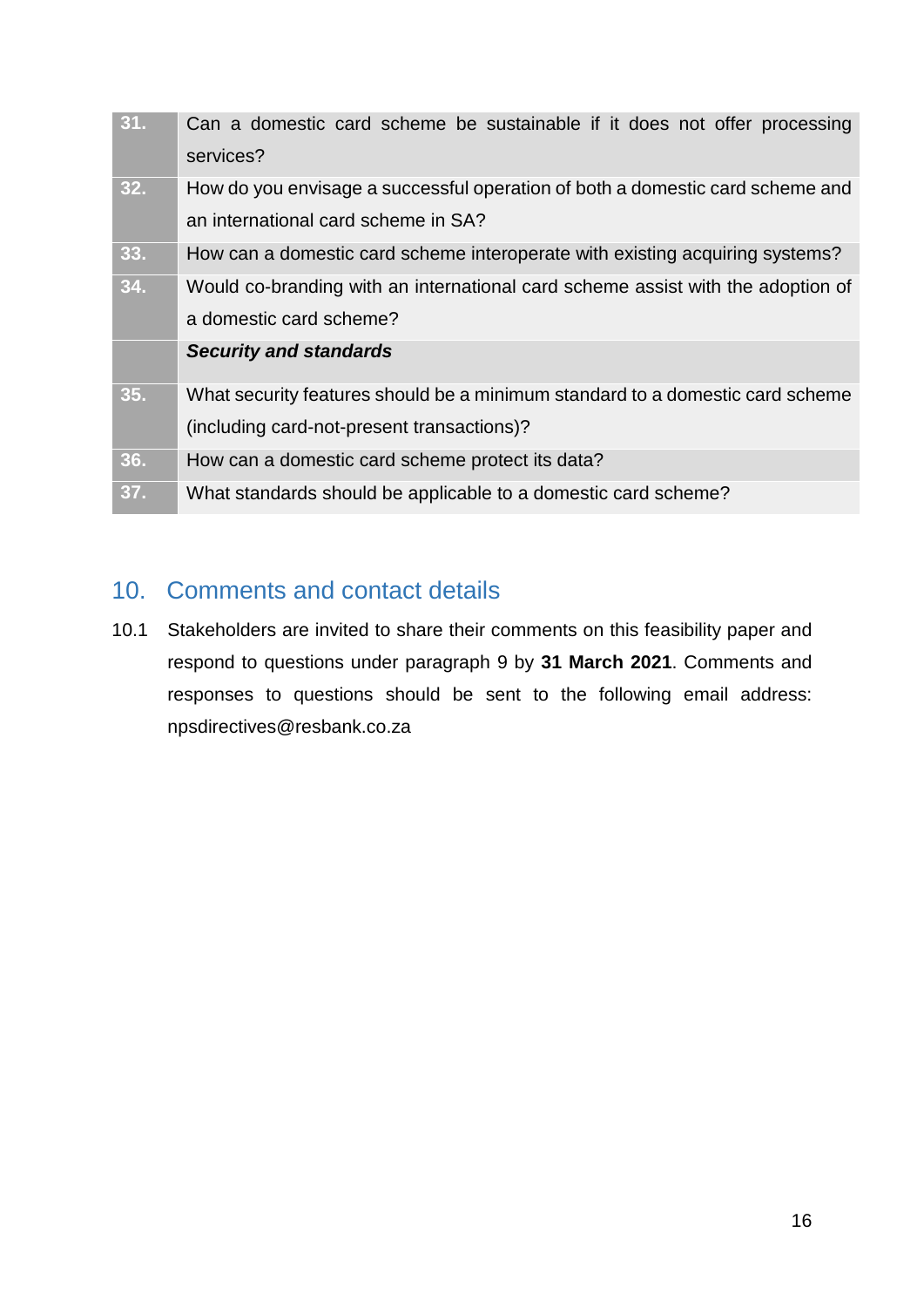## <span id="page-18-0"></span>**Glossary**

 $\overline{a}$ 

Below is a short glossary of some key terms relating to a domestic card scheme as they are used in this feasibility paper.

**Card acquirer** means a clearing system participant and a member of a card scheme that enters into a contractual relationship with a merchant and the card issuer for the purpose of accepting and processing card transactions.

**Cardholder** means the person or entity that enters into an agreement with a card issuer in order to obtain a card. Through this agreement, the cardholder is authorised to use the card to effect a payment, withdraw cash or transfer funds.

**Card issuer** means a clearing system participant and a member of a card scheme that has entered into a contractual relationship with a cardholder, in terms of which a card is issued to effect a payment, withdraw cash or transfer funds.

**Card network or assessment fees**, also known as card brand fees or card association fees, are what the card schemes charge for their services every time a card is used.<sup>[12](#page-18-1)</sup>

**Interchange**, as applicable to payment systems, refers to the process whereby banks, through their devices, systems and procedures, facilitate the acceptance, collection, exchange, clearance and settlement of payment instruments utilised by their customers within the NPS.

**Merchant** means a retailer or any other entity, firm or corporation that enters into an agreement with a card acquirer to accept card payments, when properly presented, as payment for goods and services (including cash withdrawals), which will result in a transfer of funds in its favour.

**Processing of retail payment** means the authorisation and clearing of transactions. Authorisation means the approval or consent given by a participant (or third-party acting on behalf of that participant) in order to conduct a transaction, for example, funds transfer. Clearing means the exchange of payment instructions as defined by the NPS Act.

<span id="page-18-1"></span><sup>12</sup> <https://www.merchantmaverick.com/card-brand-fees-merchant-accounts/>